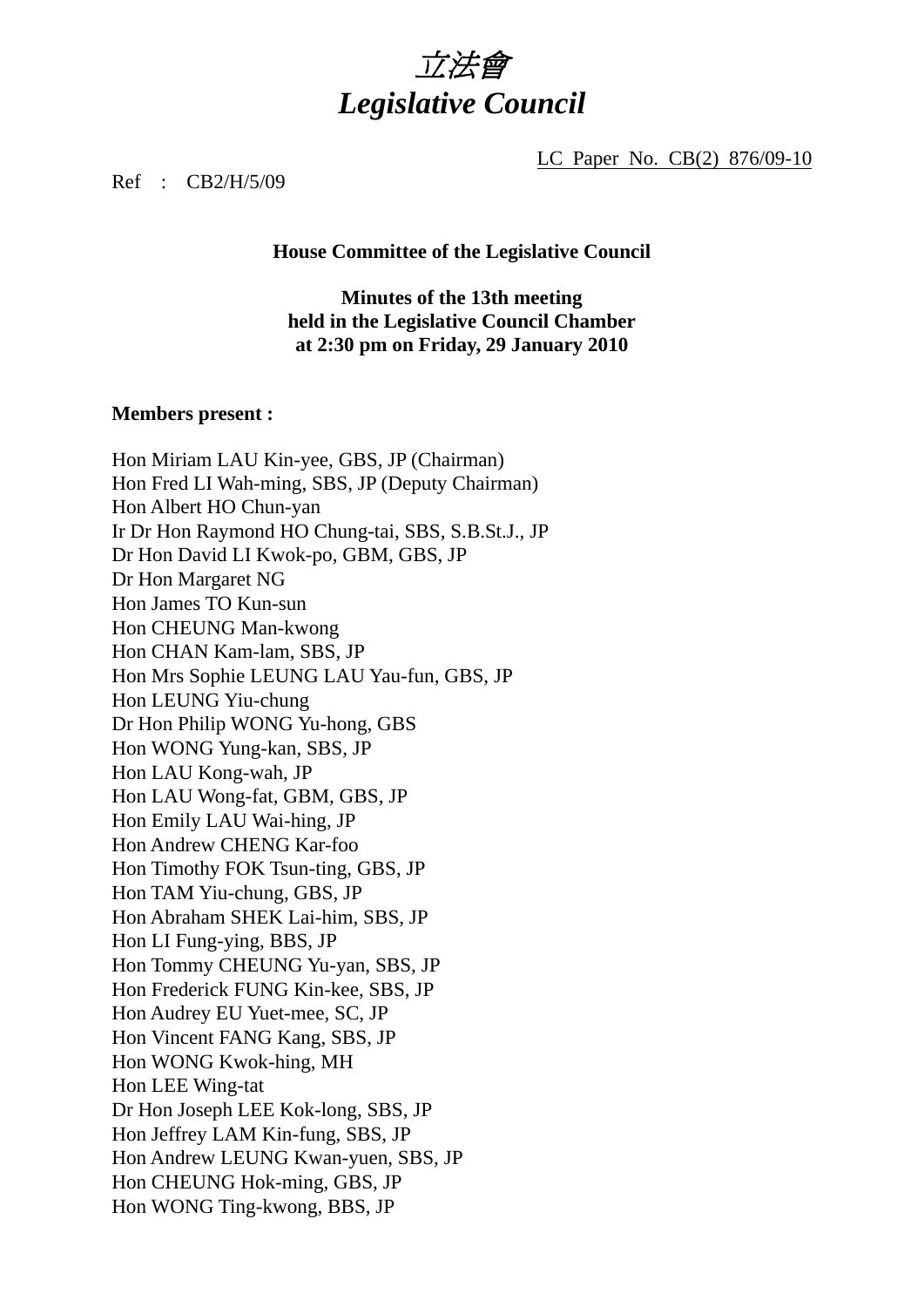Hon CHIM Pui-chung Prof Hon Patrick LAU Sau-shing, SBS, JP Hon KAM Nai-wai, MH Hon Cyd HO Sau-lan Hon CHAN Hak-kan Hon CHAN Kin-por, JP Dr Hon Priscilla LEUNG Mei-fun Dr Hon LEUNG Ka-lau Hon CHEUNG Kwok-che Hon WONG Sing-chi Hon WONG Kwok-kin, BBS Hon IP Wai-ming, MH Hon IP Kwok-him, GBS, JP Dr Hon PAN Pey-chyou Hon Paul TSE Wai-chun Dr Hon Samson TAM Wai-ho, JP

#### **Members absent :**

Hon LEE Cheuk-yan Hon Ronny TONG Ka-wah, SC Hon Starry LEE Wai-king Dr Hon LAM Tai-fai, BBS, JP Hon Paul CHAN Mo-po, MH, JP Hon Mrs Regina IP LAU Suk-yee, GBS, JP

#### **Clerk in attendance :**

Mrs Vivian KAM Clerk to the House Committee

#### **Staff in attendance :**

Ms Pauline NG Secretary General Mr Jimmy MA, JP Legal Adviser

Mrs Constance LI Assistant Secretary General 1 Mrs Justina LAM Assistant Secretary General 3 Mrs Percy MA Assistant Secretary General (Special Duty) Mr Stephen LAM Acting Senior Assistant Legal Adviser 1 Mr Arthur CHEUNG Senior Assistant Legal Adviser 2 Mrs Sharon TONG Principal Council Secretary (Complaints) Mr Simon WONG Chief Public Information Officer Miss Odelia LEUNG Chief Council Secretary (2)6 Mr Kelvin LEE Assistant Legal Adviser 1 Ms Amy YU Senior Council Secretary (2)3 Ms Anna CHEUNG Senior Legislative Assistant (2)3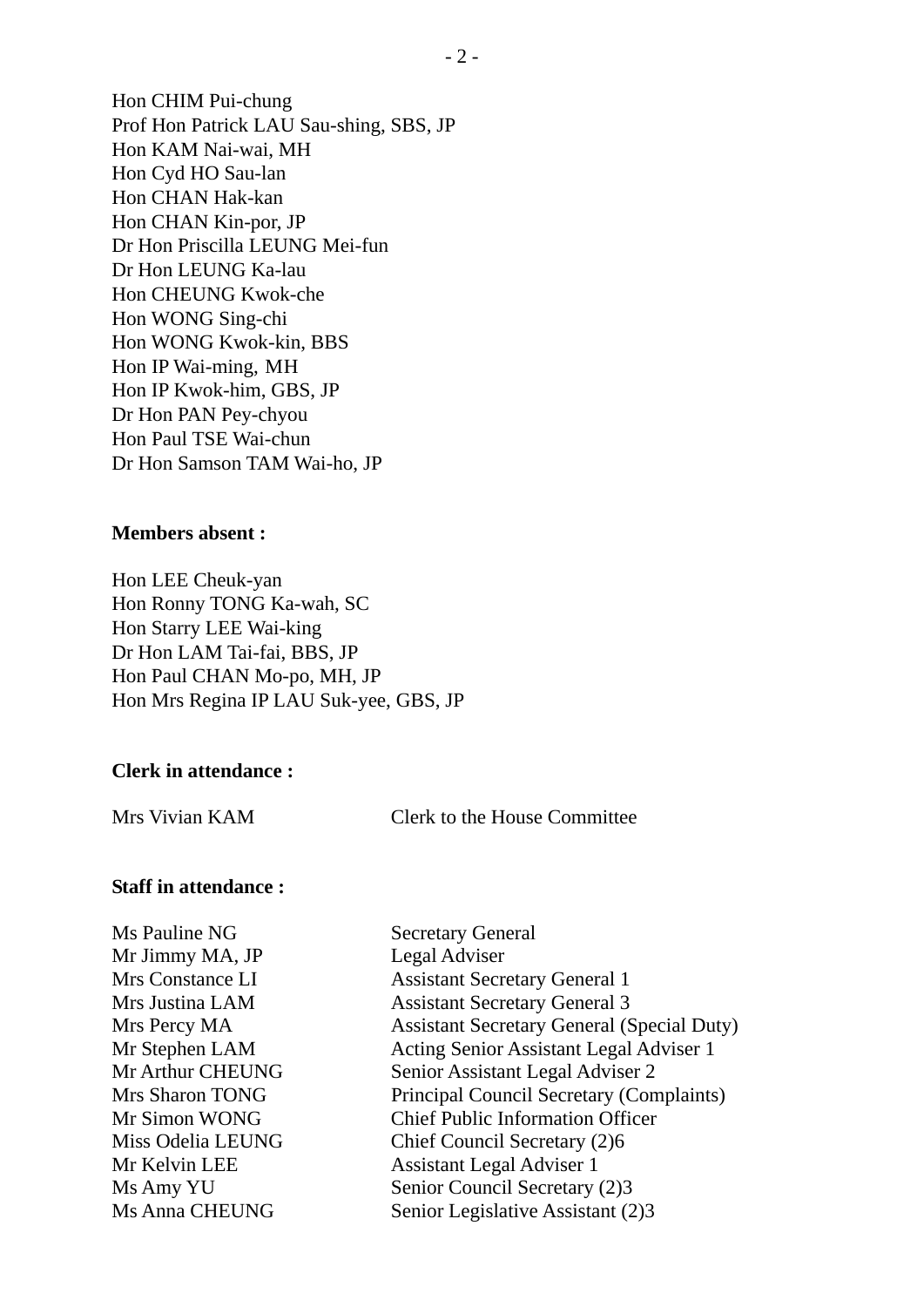#### Action

## **I. Confirmation of verbatim transcript/minutes of meetings**

- **(a) Verbatim transcript of the special meeting held on 7 January 2010** *(LC Paper No. CB(2) 837/09-10)*
- **(b) Minutes of the 12th meeting held on 22 January 2010** *(LC Paper No. CB(2) 820/09-10)*

The two sets of verbatim transcript/minutes were confirmed.

# **II. Matters arising**

## **Report by the Chairman on her meeting with the Chief Secretary for Administration (CS)**

Concern about the Administration's handling of the motion on "Releasing LIU Xiaobo"

2. The Chairman said that she had relayed to CS the different views expressed by Members on the Administration's handling of the motion on "Releasing LIU Xiaobo". As Members belonging to the Democratic Party had indicated that they would write to him to express their views on the matter, the House Committee would take no further action.

## **III. Business arising from previous Council meetings**

## **Legal Service Division report on subsidiary legislation gazetted on 22 January 2010 and tabled in Council on 27 January 2010**  *(LC Paper No. LS 39/09-10)*

3. The Chairman said that a total of four items of subsidiary legislation, including one Commencement Notice, were gazetted on 22 January 2010 and tabled in the Council on 27 January 2010.

4. Regarding the Land (Compulsory Sale for Redevelopment) (Specification of Lower Percentage) Notice, the Chairman said that it sought to lower the application threshold on compulsory sale of land for redevelopment. The Panel on Development had been consulted on the legislative proposals at its meeting on 23 June 2009 and members had divergent views on the proposals.

5. Mr James TO considered it necessary to form a subcommittee to study the Notice.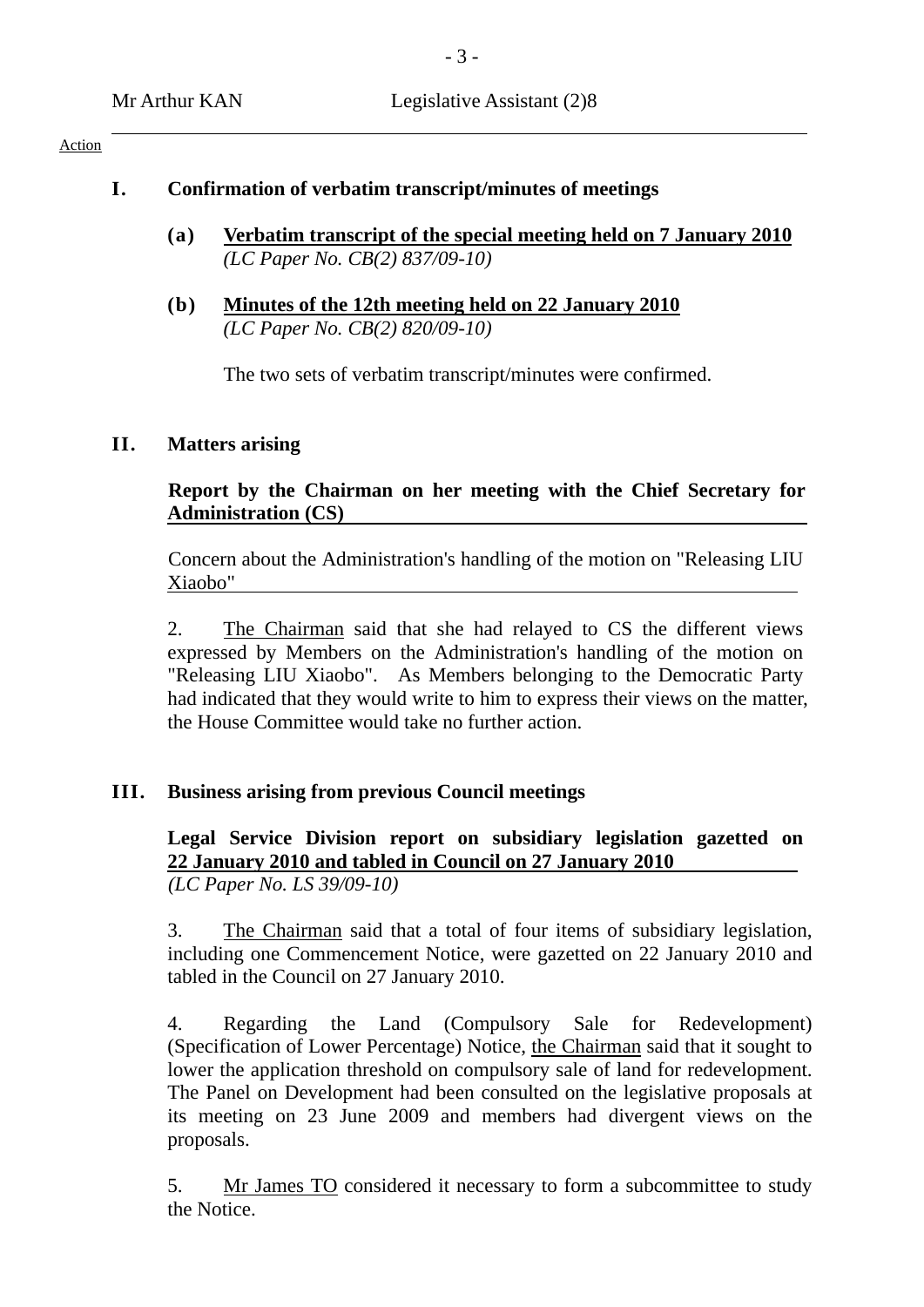6. The Chairman proposed that a subcommittee be formed to study the Notice in detail. Members agreed. The following Members agreed to join: Mr Albert HO (as advised by Mr Fred LI), Mr James TO, Mr CHAN Kam-lam, Mr LAU Wong-fat, Ms Miriam LAU, Ms Audrey EU, Mr WONG Kwok-hing and Mr WONG Kwok-kin.

7. Regarding the Census and Statistics (Annual Earnings and Hours Survey) Order**,** the Chairman said that it sought to make the voluntary Annual Earnings and Hours Survey (AEHS) a mandatory survey for the purpose of implementing the Statutory Minimum Wage Scheme.

8. The Chairman further said that the Panel on Manpower had not been consulted on the Order. However, the Administration had briefed the Panel on AEHS at its meeting on 20 November 2008 under the subject of "Introduction of a new survey and enhancement of a current survey for the purpose of implementing a statutory minimum wage".

9. Ms LI Fung-ying considered it necessary to form a subcommittee to study the Order as the information collected in the survey was related to the implementation of a statutory minimum wage.

10. The Chairman proposed that a subcommittee be formed to study the Order in detail. Members agreed. The following Members agreed to join: Ms LI Fung-ying, Mr WONG Sing-chi (as advised by Mr Fred LI), Mr WONG Kwok-kin and Dr PAN Pey-chyou.

11. Members did not raise any queries on the other two items of subsidiary legislation.

12. The Chairman reminded Members that the deadline for amending these items of subsidiary legislation was 24 February 2010.

# **IV. Further business for the Council meeting on 3 February 2010**

Business originally scheduled for the Council meeting on 27 January 2010

13. The Chairman said that the unfinished business on the Agenda of the Council meeting on 27 January 2010 would be dealt with at the Council meeting on 3 February 2010.

## **(a) Tabling of papers**

## **Report No. 4/09-10 of the House Committee on Consideration of Subsidiary Legislation and Other Instruments**

*(LC Paper No. CB(2) 819/09-10 issued vide LC Paper No. CB(3) 405/09-10 dated 27 January 2010)*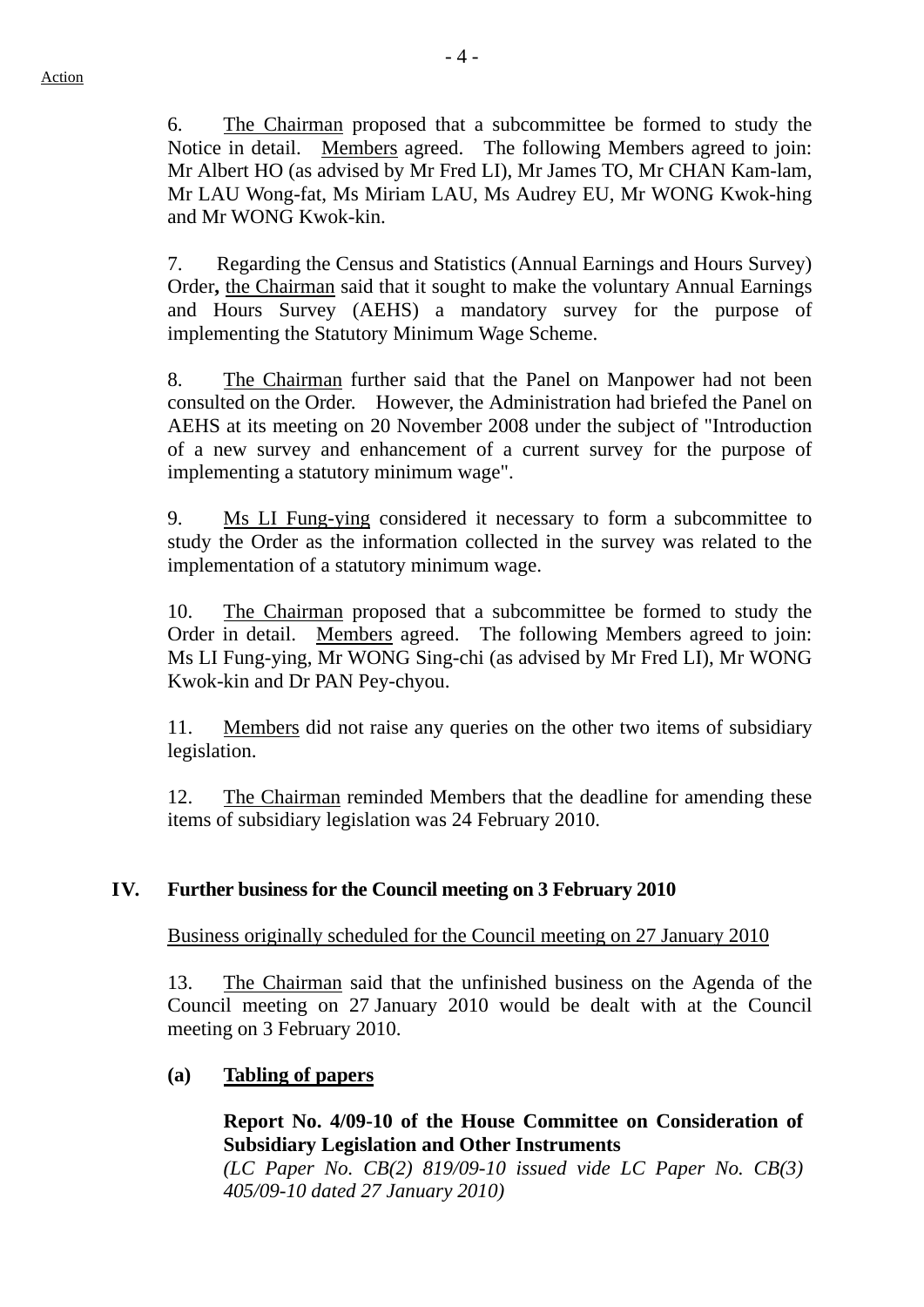- 15. Members noted the report.
- **(b) Questions** *(LC Paper No. CB(3) 400/09-10)*

16. The Chairman said that Mr James TO and Mr KAM Nai-wai had replaced their oral questions.

## **(c) Bills - resumption of debate on Second Reading, Committee Stage and Third Reading**

# **Occupational Deafness (Compensation) (Amendment) Bill 2009**

17. The Chairman said that the relevant Bills Committee had reported to the House Committee at the last meeting, and Members did not raise objection to the resumption of the Second Reading debate on the Bill.

# **(d) Members' motions**

*(Letter dated 28 January 2010 from Hon CHEUNG Kwok-che to the Chairman of the House Committee (LC Paper No. CB(2)851/09-10(01))* 

18. The Chairman said that Mr CHEUNG Kwok-che had written to the House Committee to seek its support to defer the debate on his motion on "Formulating a comprehensive youth policy" originally scheduled for the Council meeting on 3 February 2010 to 3 March 2010.

19. The Chairman explained the background to Mr CHEUNG Kwok-che's request. She said that as the unfinished business on the Agenda of the Council meeting on 27 January 2010 would be dealt with at the Council meeting on 3 February 2010, a total of four Members' motions would be held at the Council meeting on that date. They were the motion on appointment of a select committee to inquire into the interference with the professionalism of social workers on the part of the Secretary for Home Affairs and District Officer (Islands) to be moved by Mr CHEUNG Kwok-che; the motion on "Promoting the development of fishing activities" to be moved by Mr WONG Yung-kan; the motion on "Alleviating poverty and helping the disadvantaged with care and concern" to be moved by Mr TAM Yiu-chung; and the motion on "Formulating a comprehensive youth policy" to be moved by Mr CHEUNG Kwok-che.

20. Mr CHEUNG Kwok-che said that he would appreciate Members' views on his request.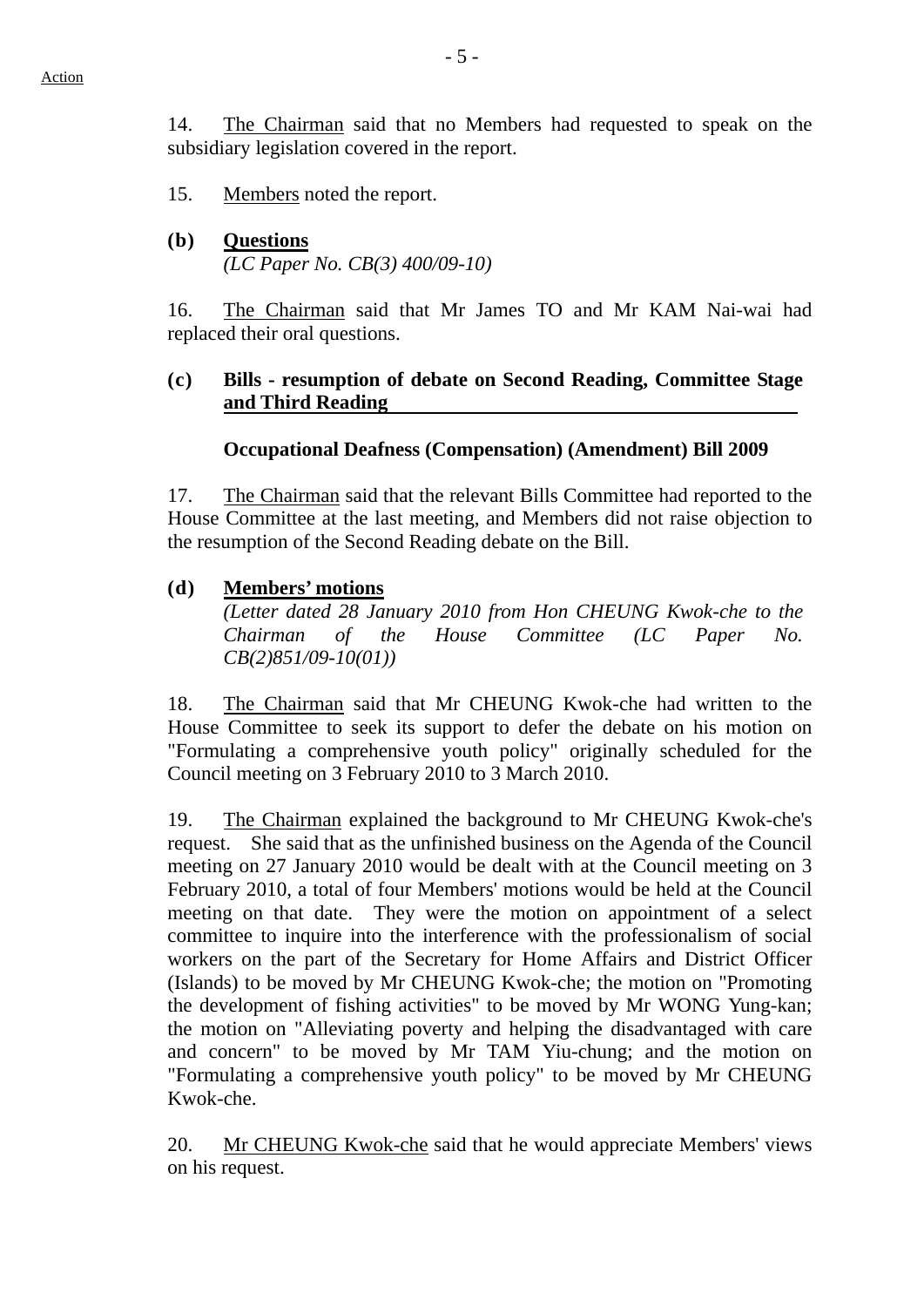21. The Chairman invited Members' views on Mr CHEUNG's request.

22. Mr IP Kwok-him said that he noted the request of Mr CHEUNG Kwok-che to defer the debate on his motion to the Council meeting on 3 March 2010, in addition to two other debates on Members' motions without legislative effect to be held at that Council meeting. As such an arrangement would lengthen the Agenda of the Council meeting on 3 March 2010, he preferred adhering to the original arrangement of holding the debate on Mr CHEUNG's motion on 3 February 2010. He added that Members were prepared for the continuation of that Council meeting on 4 February 2010.

23. The Chairman drew to Members' attention that should Mr CHEUNG Kwok-che's motion be moved at the Council meeting on 3 February 2010 as originally scheduled, the business on the Agenda of that Council meeting would unlikely be finished on that date, and the Council meeting would have to resume the following day for continuation of the unfinished business. On the other hand, should the motion be deferred to 3 March 2010, the business on the Agenda of the Council meeting on 3 February 2010 could possibly be finished on that date.

24. Mr Andrew LEUNG said that as the meetings of the National Committee of the Chinese People's Political Consultative Conference and the National People's Congress would be held in early March 2010, some Members might not be able to attend the Council meeting on 3 March 2010.

25. The Chairman said that Mr CHEUNG Kwok-che might wish to take into consideration the need of some Members to be out of town on 3 March 2010 for attendance at the meetings mentioned by Mr LEUNG.

26. Ms Emily LAU was concerned whether a quorum would be present at the Council meeting on 3 March 2010 as some Members might be out of town. She sought clarification on the definition of the expression "all the members of Legislative Council (LegCo)" and the number of Members required to form a quorum of the Council following the resignation of five Members with effect from 29 January 2010.

27. At the invitation of the Chairman, Legal Adviser (LA) said that the Legal Service Division (LSD) had studied the matter arising from vacancies in the membership of LegCo following the resignation of five Members. He explained that Article 75(1) of the Basic Law (BL) and Rule 17(1) of the Rules of Procedure (RoP) were relevant to the issue of quorum. Rule 17(1) of RoP provided that the quorum of the Council should be not less than one half of all its Members, which was materially the same as BL 75(1). While the expression "all the members of LegCo" appeared in various provisions in BL, BL 75(1) was the only provision relating to the quorum for the meeting of LegCo. In LA's view, there could be two possible interpretations of the expression. It could mean all the seats of LegCo, or all the persons who were eligible to attend and vote at the Council meeting. He was inclined to adopt the latter interpretation. He elaborated that in the course of LSD's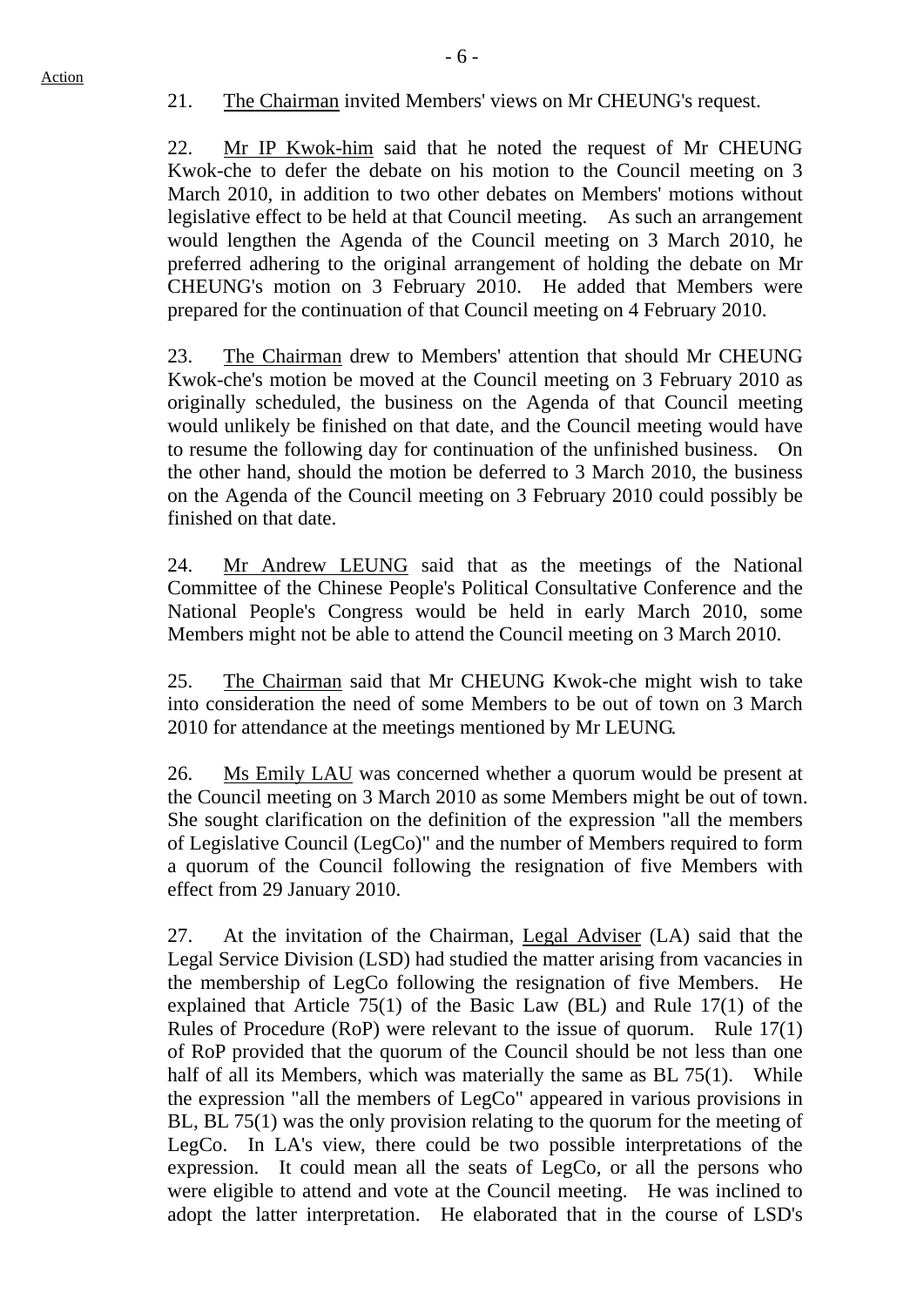study, reference had been made to the available records on the drafting of BL. According to the records, the discussions had been focused on the question of whether the quorum for a meeting of LegCo should be one-third of all LegCo Members, or whether a higher ratio should be adopted. A higher ratio was preferred in the discussions but the records did not show whether the expression "all the members of LegCo" referred to all LegCo seats or all the persons who were eligible to attend and vote at a Council meeting. As the Executive had an interest in the question of whether a Council meeting was quorate in accordance with the law, the Secretary General had written to the Director of Administration to seek the view of the Administration for the reference of the President. The Director of Administration had yet to provide a reply.

28. Ms Emily LAU said that there was urgency in resolving the question of quorum for a Council meeting. She enquired when Members would be notified of the decision on the matter for discussion.

29. The Chairman agreed with the view that the matter should be resolved urgently. Members should know before the next Council meeting whether the quorum should be calculated on the basis of 55 or 60 Members. She requested LA to issue a paper to Members on the matter as soon as possible, after considering the views of the relevant parties.

30. Ms Cyd HO said that she learnt from news reports that LegCo had written to the Administration Wing on the definition of the expression "all the members of LegCo". She queried whether the Executive had the authority to interpret BL. In her view, LegCo should come to its own view on the matter. Where necessary, LegCo should seek clarification from the court instead of the Executive. She opined that other than the Executive, members of the community could question whether BL had been breached. She considered it inappropriate to seek the view of the Executive on the matter for the reference of the President.

31. Dr Margaret NG said that it was the normal practice for Members to seek the view of the Administration on matters relating to RoP, although the final decision rested with LegCo. She considered it both reasonable and necessary to seek the view of the Executive on the matter. Written advice from LA was also important. In her view, the President should explain his ruling on the matter openly at the following Council meeting in order for it to be recorded in the Official Record of the Proceedings of the Council.

32. Mr Albert HO considered it reasonable to seek the Administration's view on the provisions in RoP for which the Administration had a role, such as those relating to the passage of amendments to Government bills proposed by Members. However, he did not see any specific need to do so in respect of provisions relating to the internal matters of LegCo, such as the quorum for a Council meeting. He said that while reference could be made to the views of the Administration and other external parties such as academics, it was for the President to make a ruling on the matter based on the advice of LA.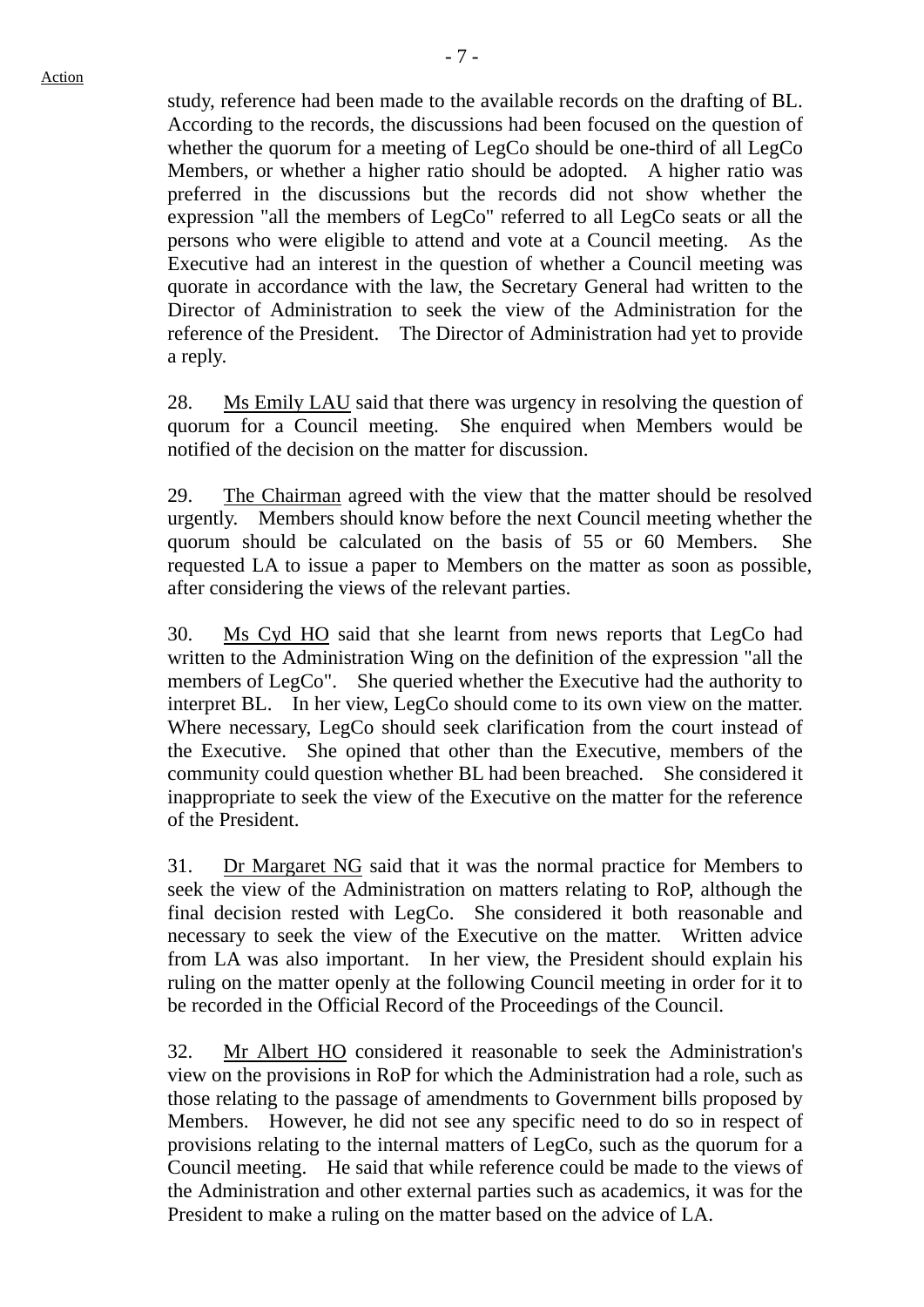33. The Chairman sought confirmation on whether the Administration's view was sought for reference purpose only. LA replied in the affirmative.

34. Mr TAM Yiu-chung said that he was a member of the Drafting Committee for BL and had been involved in the drafting of BL. It was his clear understanding that the expression "all the members of LegCo" referred to all Members of and not all seats in LegCo. Had the expression been intended to refer to all the 60 LegCo seats, the relevant provisions in BL would have been drafted differently. He considered LA's view consistent with his understanding of the expression.

35. Mr James TO said that the Drafting Committee for BL had many members, and the view of one member could not be taken as the authority on the matter. It would be helpful if other members of the Drafting Committee could provide their views on the matter. He did not object to seeking the Administration's view, given that the quorum required for a Council meeting would have a bearing on the passage of bills or subsidiary legislation introduced by the Government. The Administration might wish to take a prudent approach and regard the quorum for a Council meeting as 30 Members in its planning of business for the consideration of the Council. He considered that LA should also look into the question of whether the President's ruling on the matter was binding on the President's deputy.

36. The Chairman reiterated that the matter should be resolved expeditiously.

37. Mr LAU Wong-fat said that according to his recollection, what Mr TAM Yiu-chung said was correct.

38. Mr IP Kwok-him shared the view that LA should provide as soon as possible the legal advice in writing as the discussion would be more effective after Members had considered the written advice. In his view, should there be any disputes on the quorum of the Council, the interpretation should rest with the Standing Committee of the National People's Congress and not the Hong Kong court.

39. Mr Paul TSE pointed out that Rule 17 of RoP provided for the quorum of the Council and of a committee of the whole Council. As he understood, Rule 17(4) referred to Members present at a division and not seats in the Council in calculating the quorum. For consistency, the interpretation of quorum of the Council in Rule 17 should be construed in the same manner. He therefore agreed to LA's view that the number of incumbent Members and not seats in the Council should be the basis for calculating the quorum. Mr TSE was concerned about the mechanism as to how Members would be informed of the legal advice and make a decision on the matter.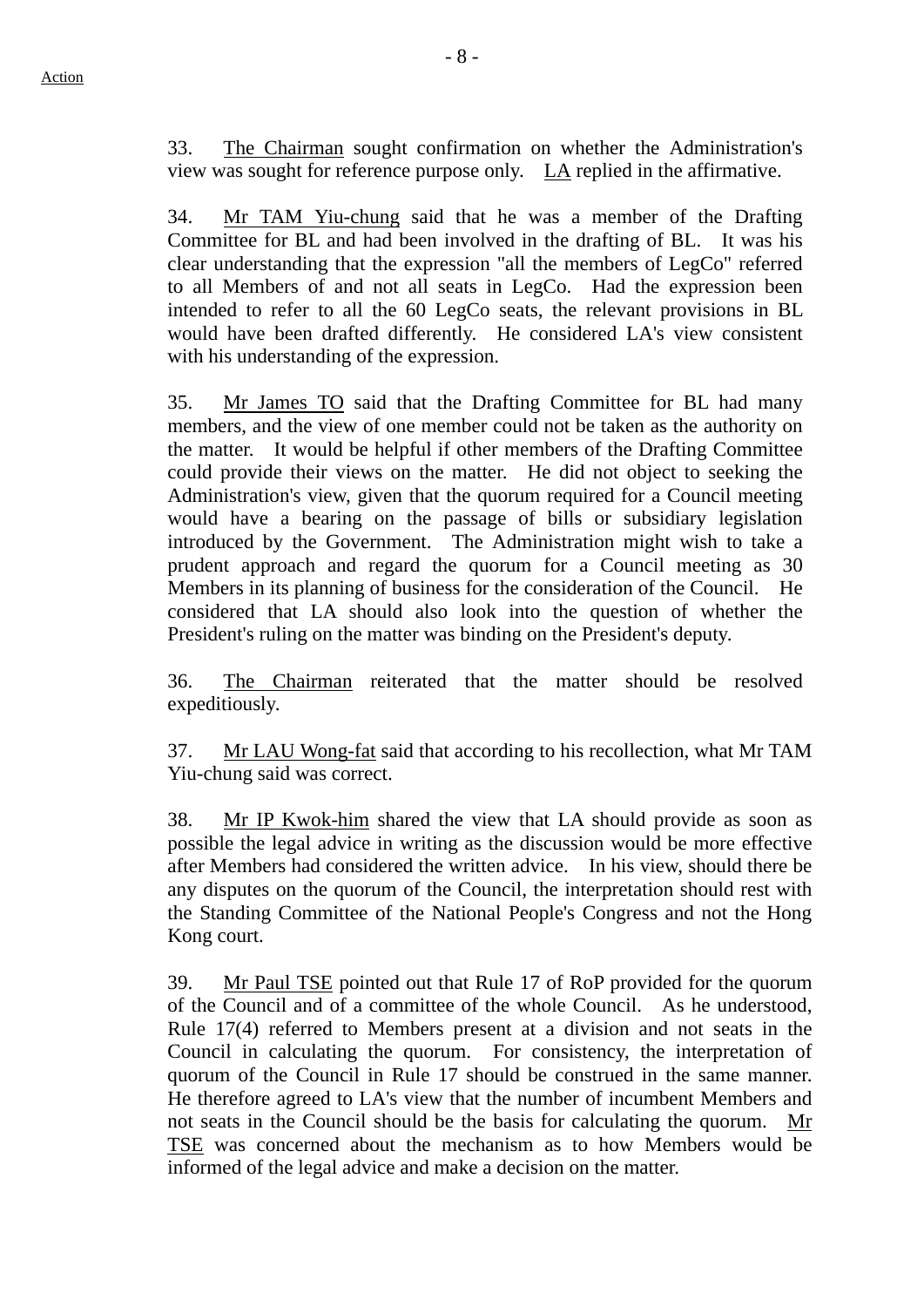40. The Chairman said that as LA would need to consider the matter comprehensively, it would not be appropriate for him to give piece-meal advice at the meeting. She requested LA to take note of the views expressed by Members and to provide his advice in writing to Members after consulting the relevant parties, if necessary.

41. Ms Emily LAU said that there should be a decision on the matter before the next Council meeting on 3 February 2010. She was of the view that Members should not only be informed of the legal advice but also provided with an opportunity to discuss the matter. She sought advice from the Chairman in this regard.

42. The Chairman said that if Members considered it necessary, a special House Committee could be convened to discuss the matter. Alternatively, Members might consider discussing the matter at the next House Committee meeting.

43. Mr James TO suggested that to take a prudent approach and for administrative arrangements, the quorum of the Council should be taken as 30 Members for the time being. He considered that this would avoid any unnecessary disputes.

44. Ms Emily LAU sought clarification on whether the quorum for the Council meeting on 3 February 2010 would be taken as 30 Members.

45. While appreciating Members' concern about the matter, LA said that the quorum of the Council was a legal issue and was not for LegCo to decide. Since BL provided that the President should preside over Council meetings, the President had to have a view on the meaning of "the quorum of the Council" in the performance of this function. Whether or not disputes on his ruling might arise in future was a separate issue. LA pointed out that in the study of the matter, he had made reference to the principles made by the Court of Final Appeal in the *NG Ka-ling v the Director of Immigration* case (1992) and the *CHONG Fung-yuen v the Director of Immigration* case (2001). LA further said that he had an obligation to provide timely advice for the consideration of the President who, he believed, would explain his ruling to Members. LA said that he would issue a paper to Members to explain the basis for the formulation of his advice on the matter.

46. The Chairman hoped that LA would issue the paper to Members as soon as possible.

47. Mr CHEUNG Kwok-che said that he was not aware of the annual meeting of the National People's Congress and the National Committee of the Chinese People's Political Consultative Conference in early March. In order that more Members could attend the debate on the motion, he withdrew his request for deferring the motion debate to the Council meeting on 3 March 2010.